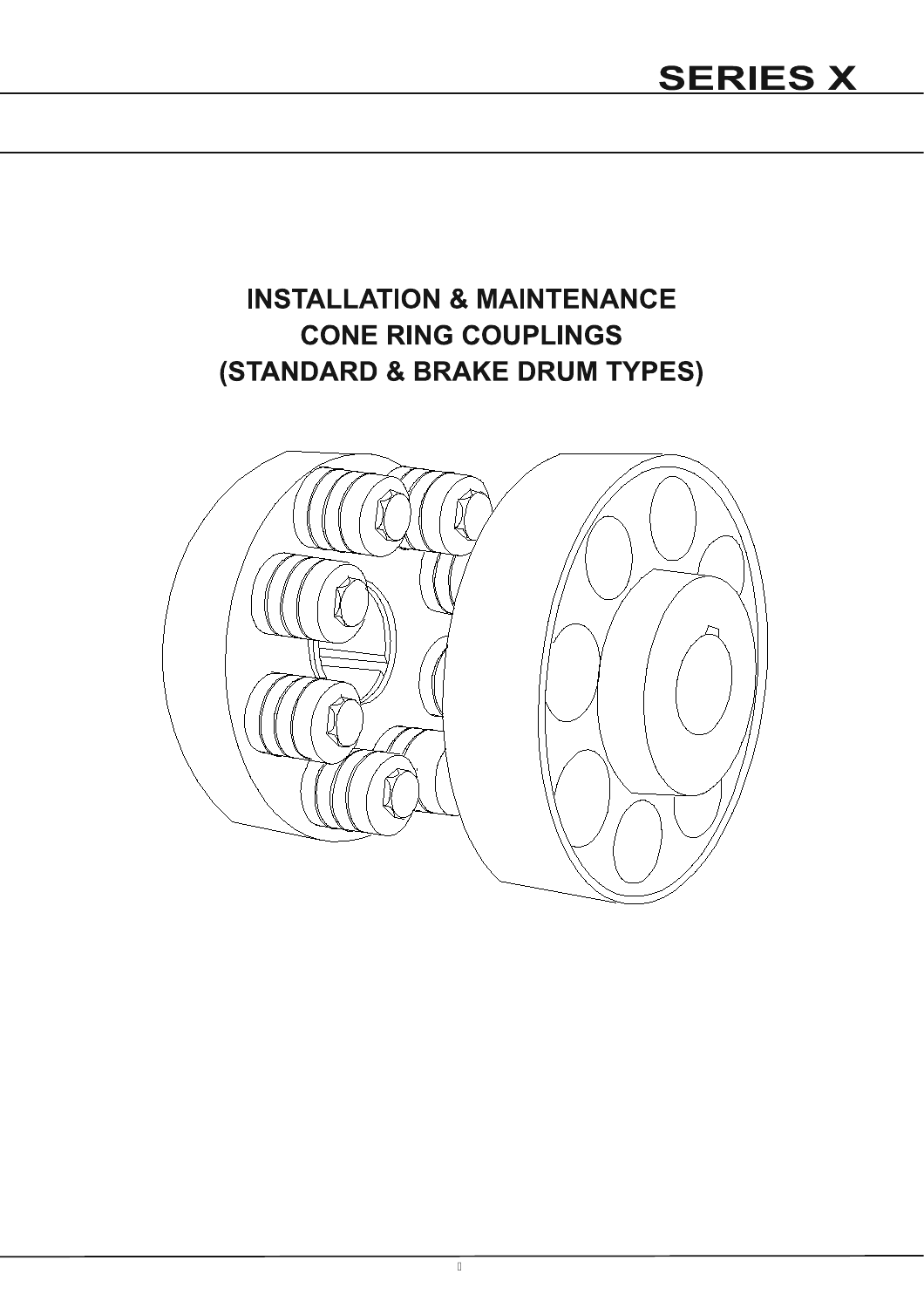#### -

1.1 INSTALLATION OF THE HUBS (Parallel Bores)

a) Ensure all parts are clean and free from grit.

b) Check key fit in both shaft and hubs.

 c) Install each coupling half on its shaft, the half containing the rubber elements on the driven shaft. For press fits apply an appropriate lubricant to the hub bores and shafts, ensure the hubs are square with the shafts and the keyways are in line before pressing on.

d) Set gap between coupling halves (table 3).

e) Adjust for acceptable shaft alignment as per section 1.3.

Note: use metal shim strips under feet as packing to achieve adjustments.

# 1.2 INSTALLATION AND REMOVAL OF HUBS WITH TAPER BUSHES

| TAPER - LOCK $ R $ |  |
|--------------------|--|
|--------------------|--|

1.2.1 TO INSTALL



 b) Sparingly oil the thread and point of grubscrews, or thread and under head of capscrews. Place the screws loosely in the holes tapped in the hub, shown thus in the diagram $\mathbf O$ .

c) Clean the shaft. If a key is to be fitted place it in the shaft keyway before fitting the bush. It is essential that it is a parallel key and side fitting only, and has top clearance.

d) Fit the hub and bush to the shaft as one unit, and locate in position desired, remembering that the bush will nip the shaft first and then the hub will be slightly drawn on to the bush.

 e) Using a hexagon wrench (Allen key) tighten the screws gradually and alternately until all are pulled up very tightly.

### **TABLE 2 TIGHTENING TORQUE**

| <b>COUPLING SIZE</b>           |                 | 01            | 03              | 05            | 07              | 08            | 09            | 10              |
|--------------------------------|-----------------|---------------|-----------------|---------------|-----------------|---------------|---------------|-----------------|
| <b>SCREW</b><br><b>DETAILS</b> | <b>QUANTITY</b> | ◠             | C               | ົ             |                 | ર             | 3             |                 |
|                                | <b>SIZE BSW</b> | $\frac{1}{4}$ | $\frac{3}{8}$ " | $\frac{1}{2}$ | $\frac{5}{8}$ " | $\frac{1}{2}$ | $\frac{3}{4}$ | $\frac{7}{8}$ " |
| TIGHTENING TORQUE (Nm)         |                 | 5.6           | 20              | 50            | 90              | 115           | 190           | 270             |

f) Hammer against the large end of the bush using a block or sleeve to prevent damage. The screws will now turn a little more. Repeat this alternate hammering and screw tightening once or twice to achieve maximum grip on the shaft, particularly necessary if a key is not fitted.

 g) After the drive has been running under load for a short time, stop and check tightness of screws.

h) Fill the empty holes and screw heads with grease to exclude dirt.

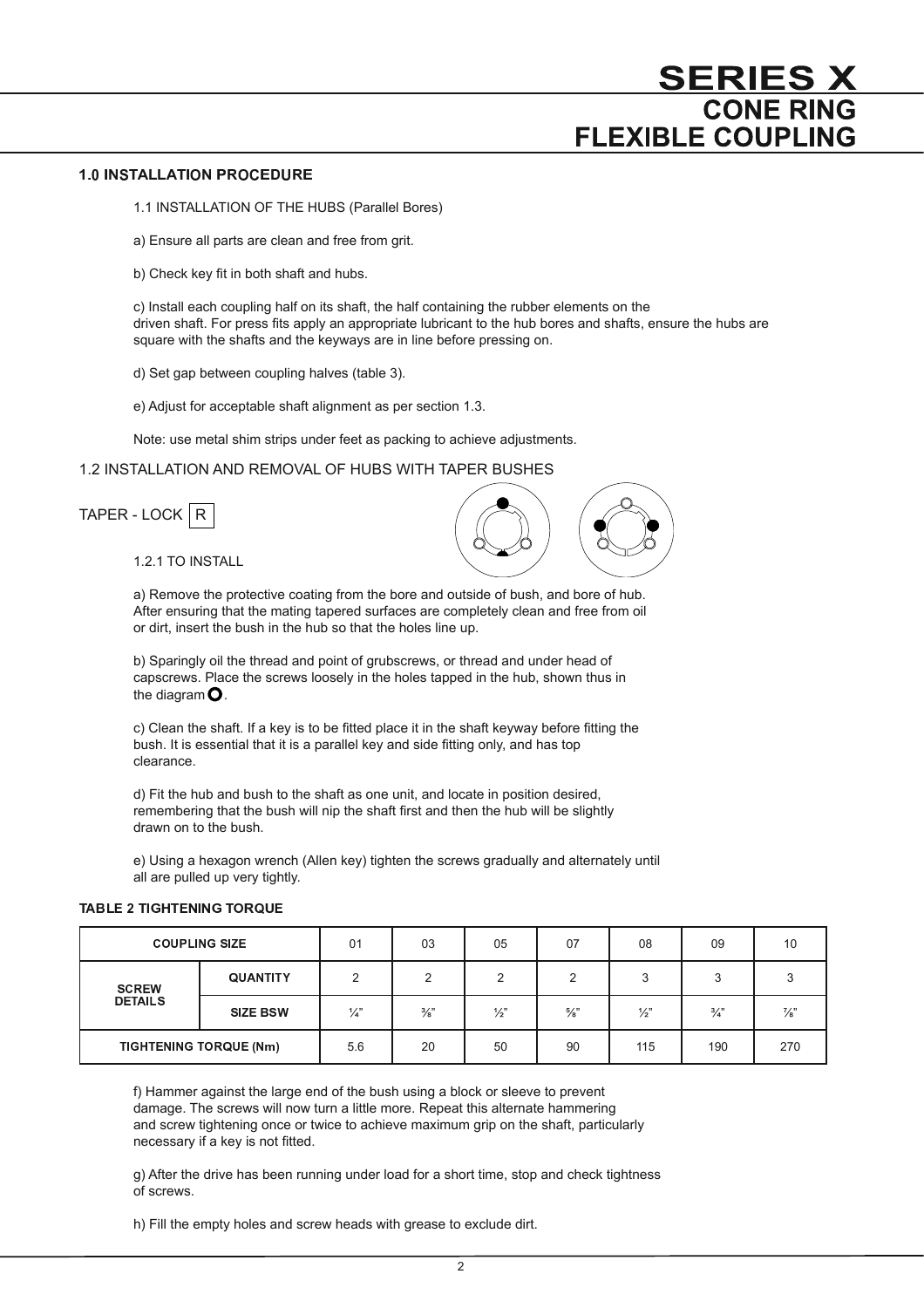### 1.2.2 TO REMOVE

 a) Slacken all screws by several turns. Remove one (size 08 to 10, remove two) and insert it (them) into the jacking off holes shown thus  $\bullet$  in diagram, after oiling thread and point of grub screws or thread and under head of cap screws.

 b) Tighten the screw(s) until the bush is loosened in the hub and the assembly is free on the shaft.

c) Remove the assembly from the shaft.

### 1.3 SHAFT ALIGNMENT

a) Check shaft alignment as follows:-

Errors of alignment fall into categories of angularity (see figure 1) and eccentricity (see figure 2), or a combination of both.

Errors of angularity should be checked for and corrected before errors of eccentricity.

### b) ERRORS OF ANGULARITY

 If the faces are perfectly true, the angularity can be checked by keeping both shafts stationary and taking measurements with a block gauge and feelers at the four points 1, 2, 3 and 4 as shown in figure 3 (Fig 3a method for standard couplings, and 3b and 3c are methods for the brake drum type coupling). The difference between the readings 1 and 3 will give the error of alignment in the vertical plane over the length of the shaft equal to the diameter of the coupling flanges, and from this the difference in the relative heights of the feet of the motor or other connected machine can be found by proportion. Similarly the difference between the readings 2 and 4 gives the amount of sideways adjustment necessary to correct any errors of alignment in the horizontal plane.

 Generally, however , the coupling faces will not be absolutely true and whilst any errors so found could be allowed for in checking angularity by the stationary method an easier method presents itself. This consists in marking the points 1 on both "A" and "B" and rotating both half couplings, keeping the marked points together. By taking measurements each quarterrevolution the errors in the vertical and horizontal planes are again found.

The allowable gap for 5 minutes angular misalignment is given in table 3.

### c) ERRORS OF ECCENTRICITY

 The procedure for measuring eccentricity is precisely analogous to that used for angularity. In this case, however the measurements are taken in a radial direction and the most convenient and accurate means of doing this utilises a dial indicator suitably clamped to one half coupling, and bearing on the hub or flange of the other, as shown in figure 4 (Fig 4a for standard coupling, and 4b for the brake drum type coupling).

Care must, however, be taken to ensure the support for the dial indicator is sufficiently rigid to prevent the weight of the indicator from causing deßection and, in consequence, inaccurate readings. Extra care should be taken where taper roller bearings are fitted to ensure that alignment is checked with shafts in mid-point position and a final check made with the unit at operating temperature.

The allowable gap for a parallel offset to 5 minutes angular misalignment is given in table 3.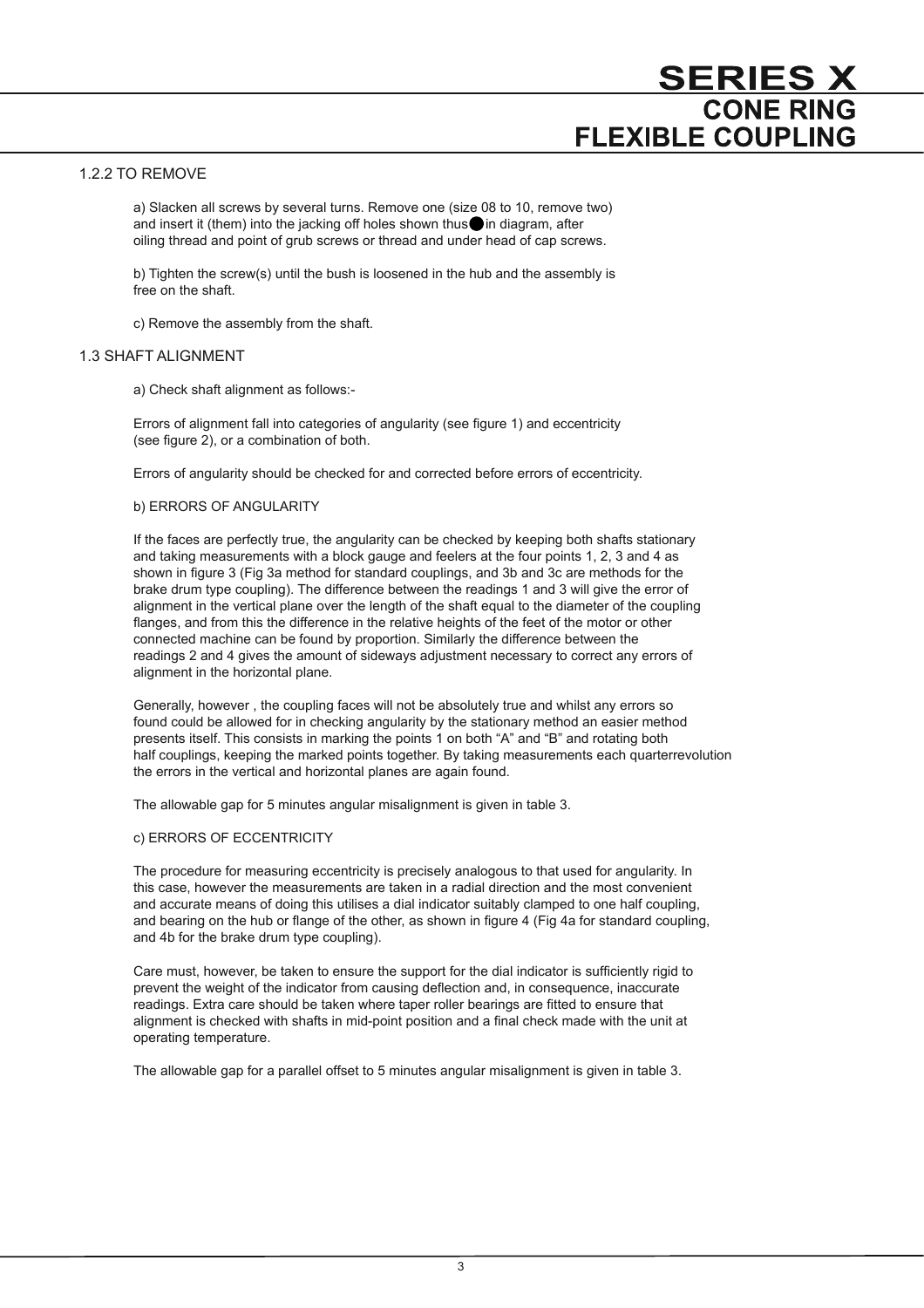# **SERIES X CONE RING FLEXIBLE COUPLING**

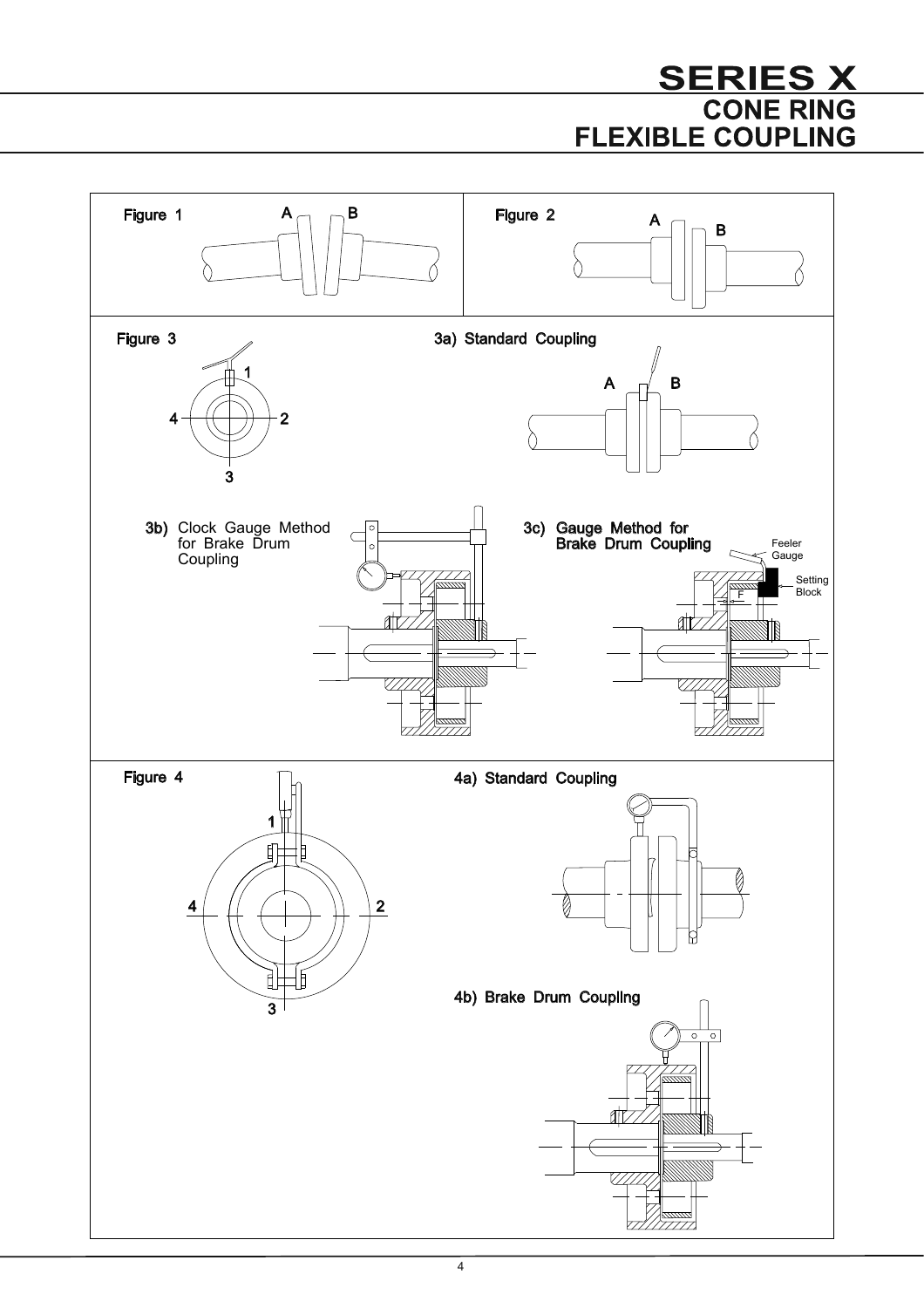# **SERIES X CONE RING FLEXIBLE COUPLING**



## <sup>7</sup> <sup>8</sup> <sup>9</sup> <sup>7</sup> : ;

| <b>COUPLING</b><br><b>SIZE</b> | <b>GAP</b><br>F |       | ANGULAR MISALIGNMENT | <b>PARALLEL MISALIGNMENT</b> |               |  |  |
|--------------------------------|-----------------|-------|----------------------|------------------------------|---------------|--|--|
|                                | (mm)            | mm    | <b>INCHES</b>        | mm                           | <b>INCHES</b> |  |  |
| 01                             | 3               | 0.195 | 0.008                | 0.022                        | 0.001         |  |  |
| 02                             | 3               | 0.214 | 0.008                | 0.022                        | 0.001         |  |  |
| 03                             | 3               | 0.249 | 0.010                | 0.030                        | 0.001         |  |  |
| 04                             | 3               | 0.281 | 0.011                | 0.030                        | 0.001         |  |  |
| 05                             | 3               | 0.313 | 0.012                | 0.030                        | 0.001         |  |  |
| 06                             | 3               | 0.369 | 0.015                | 0.055                        | 0.001         |  |  |
| 07                             | 3               | 0.406 | 0.016                | 0.055                        | 0.002         |  |  |
| 08                             | 3               | 0.480 | 0.019                | 0.055                        | 0.002         |  |  |
| 09                             | 6               | 0.540 | 0.021                | 0.078                        | 0.003         |  |  |
| 10                             | 6               | 0.609 | 0.024                | 0.078                        | 0.003         |  |  |
| 11                             | 6               | 0.665 | 0.026                | 0.078                        | 0.003         |  |  |
| 12                             | 6               | 0.775 | 0.031                | 0.078                        | 0.003         |  |  |

Note: Each of the allowable misalignments are equivalent to an angular misalignment of 5 minutes leaving 50 minutes for misalignment due to thermal growth between the driving and driven machines or distortion of the machines and or foundation under load.

- 1.4 PIN AND CONE INSTALLATION
- a) Ensure that all parts are clean and free from grit.
- b) Apply silicon grease to rubber cone rings outer diameter. Recommended greases are
	- (i) Shell Silicone Grease
	- (ii) Dow Corning
	- (iii) Rocol MX66 Silicone Grease.
- c) Align driving and driven half coupling pin holes and insert pin/cone assemblies and torque tighten to the tightening torque given in table 4.

| <b>COUPLING SIZE</b>               | 01 AND 02 | 03.04 AND 05 | 06.07 AND 08 | 09. 10. 11 AND 12 |
|------------------------------------|-----------|--------------|--------------|-------------------|
| <b>TIGHTENING TORQUE  </b><br>(Nm) | 'ხ        | 25           | 115          | 200               |

### <sup>7</sup> <sup>&</sup>lt; <sup>7</sup> : <sup>=</sup> : <sup>&</sup>gt;